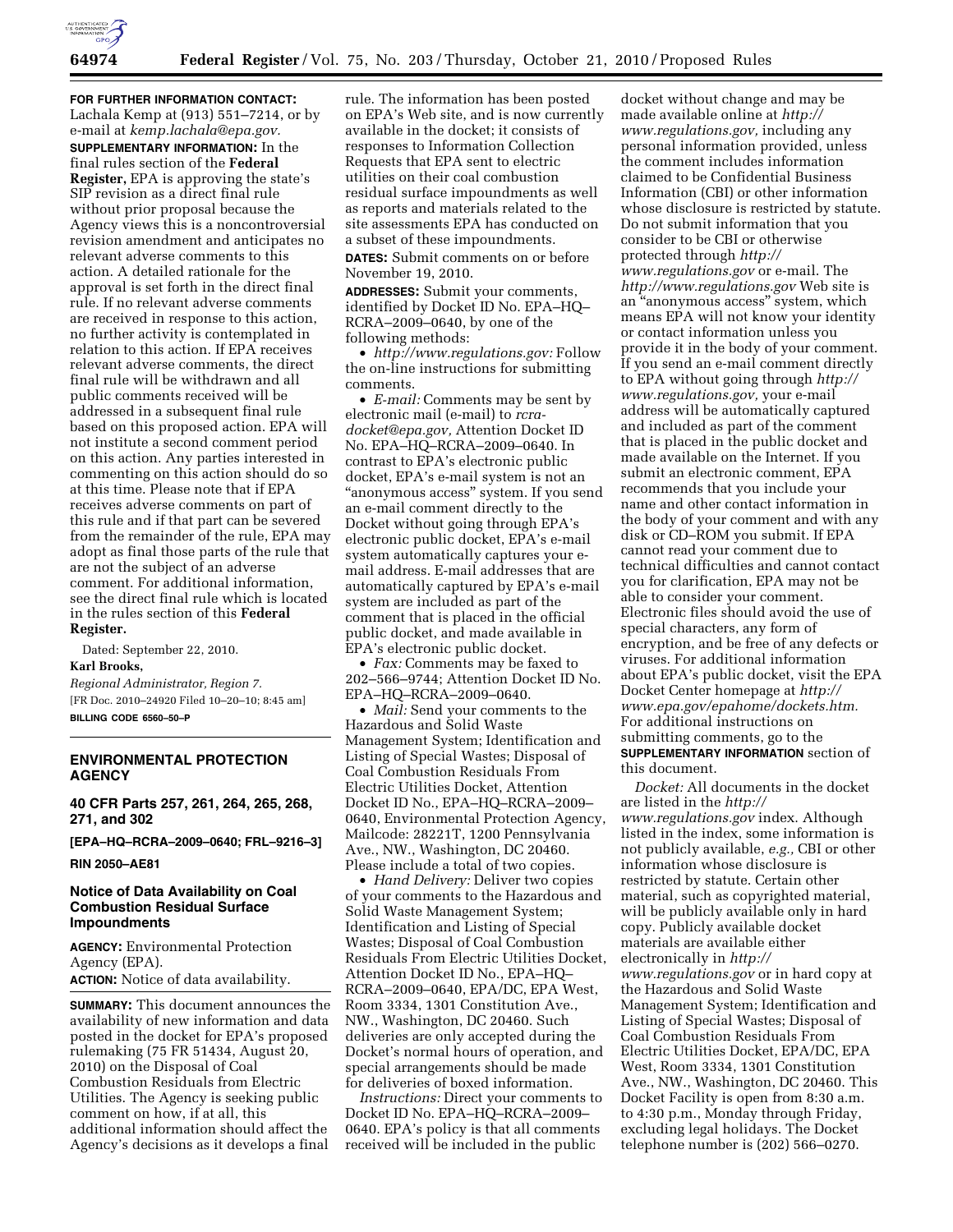The Public Reading Room is open from 8:30 a.m. to 4:30 p.m., Monday through Friday, excluding legal holidays. The telephone number for the Public Reading Room is (202) 566–1744.

**FOR FURTHER INFORMATION CONTACT:** Jim Kohler, Office of Resource Conservation and Recovery (5304P), U.S. Environmental Protection Agency, 1200 Pennsylvania Avenue, NW., Washington, DC 20460–0002, telephone (703) 347–8953, e-mail address *[kohler.james@epa.gov.](mailto:kohler.james@epa.gov)* For more information on this rulemaking, please visit *[http://www.epa.gov/coalashrule.](http://www.epa.gov/coalashrule)*  **SUPPLEMENTARY INFORMATION:** 

#### **I. What should I consider as I prepare my comments for EPA?**

1. *Tips for Preparing Your Comments.*  When submitting comments, remember to:

• Identify the rulemaking by docket number and other identifying information (subject heading, **Federal Register** date and page number).

• Follow directions—The agency may ask you to respond to specific questions or organize comments by referencing a Code of Federal Regulations (CFR) part or section number.

• Explain why you agree or disagree; suggest alternatives and substitute language for your requested changes.

• Describe any assumptions and provide any technical information and/ or data that you used.

• If you estimate potential costs or burdens, explain how you arrived at your estimate in sufficient detail to allow for it to be reproduced.

• Provide specific examples to illustrate your concerns, and suggest alternatives.

• Explain your views as clearly as possible.

• Make sure to submit your comments by the comment period deadline identified.

2. *Docket Copying Costs.* The first 100-copied pages are free. Thereafter, the charge for making copies of Docket materials is 15 cents per page.

#### **II. How should I submit CBI to the agency?**

Do not submit information that you consider to be CBI electronically through *<http://www.regulations.gov>* or by e-mail. Send or deliver information identified as CBI only to the following address: RCRA CBI Document Control Officer, Office of Resource Conservation and Recovery (5305P), U.S. EPA, 1200 Pennsylvania Avenue, NW., Washington, DC 20460, Attention Docket ID No. EPA–HQ–RCRA–2009– 0640. You may claim information that

you submit to EPA as CBI by marking any part or all of that information as CBI (if you submit CBI on a disk or CD ROM, mark the outside of the disk or CD ROM as CBI and then identify electronically within the disk or CD ROM the specific information that is CBI). Information so marked will not be disclosed, except in accordance with procedures set forth in 40 CFR part 2.

In addition to one complete version of the comment that includes any information claimed as CBI, a copy of the comment that does not contain the information claimed as CBI must be submitted for inclusion in the public docket and EPA's electronic public docket. If you submit the copy that does not contain CBI on a disk or CD ROM, mark the outside of the disk or CD ROM clearly that it does not contain CBI. Information not marked as CBI will be included in the public docket and EPA's electronic public docket without prior notice. If you have any questions about CBI or the procedures for claiming CBI, please contact: LaShan Haynes, Office of Resource Conservation and Recovery (5305P), U.S. Environmental Protection Agency, 1200 Pennsylvania Avenue, NW., Washington, DC 20460–0002, telephone (703) 605–0516, e-mail address *[haynes.lashan@epa.gov.](mailto:haynes.lashan@epa.gov)* 

#### **III. Coal Combustion Residual Surface Impoundment Information**

## *A. Background on Information Collection Request Responses*

After the failure of the coal combustion residual (CCR) surface impoundment at the Tennessee Valley Authority's Kingston facility in December 2008, EPA undertook an effort to assess the structural integrity of the other CCR surface impoundments. This effort had three components: (1) An Information Collection Request (ICR#2020–0003) that was sent to facilities known to have surface impoundments or similar management units asking for specific information on the structural stability of those units; (2) on-site assessments of the structural integrity of these units; and (3) reports and recommendations for actions at the facility. EPA is still in the process of completing these assessments; however, EPA is placing the data that are currently available in the docket for the rulemaking, and is soliciting public comment on these data in connection with this rulemaking.

EPA sent Information Collection Requests in March, April and December of 2009 to electric utilities that have surface impoundments or similar management units that contain CCRs. All of the responses covering 228

facilities and 629 surface impoundments and similar management units are currently posted in the docket. (**Note:** These responses have been posted on EPA's Web site since they have been received by the Agency. Thus, these responses have already been publicly available.) The 228 facilities that responded to EPA's information collection request have 629 surface impoundments and similar management units; 200 units (32 percent) have been given a hazard potential rating using the U.S. Army Corps of Engineers National Inventory of Dams criteria. Of the 200 units that have been rated, 50 units (25 percent) are rated as having a High Hazard Potential; 71 units (36 percent) are rated as having a Significant Hazard Potential; 71 units (36 percent) are rated as having a Low Hazard Potential; and 8 units (4 percent) are rated as having a Less than Low Hazard Potential. 429 units (68 percent) have not received a hazard potential rating. The hazard potential ratings do not assess the stability of these units; rather, the ratings assess the potential for loss of life or environmental and economic damage. Units rated as having a High Potential Hazard are those where failure will probably cause loss of life.

Of the 629 surface impoundments and similar units covered in these responses, 443 (70 percent) were designed by a professional engineer. The units show considerable variation in height, with 80 units (13 percent) being reported as greater than 50 feet in height; 133 units (21 percent) being reported as greater than 25 feet, but less than 51 feet in height; 268 units (43 percent) being reported as greater than 6 feet, but less than 26 feet in height; 39 units (6 percent) being reported as greater than 0 feet, but less than 7 feet in height; and 105 units (17 percent) being reported as having no height.

A majority of the information contained in the company responses has been inserted into a database. All the fields and entries in this database have been extracted and posted in the docket as PDF and Microsoft Excel spreadsheets which enable users to easily search for aggregate or facilityspecific information.

#### *B. Background on CCR Impoundment Assessment Information*

As part of EPA's ongoing national effort to assess the management of CCRs, EPA has assessed the structural integrity of many impoundments and similar management units containing CCRs at electric utilities. This effort is still ongoing; however, EPA is making available for comment those 53 assessment reports that have been